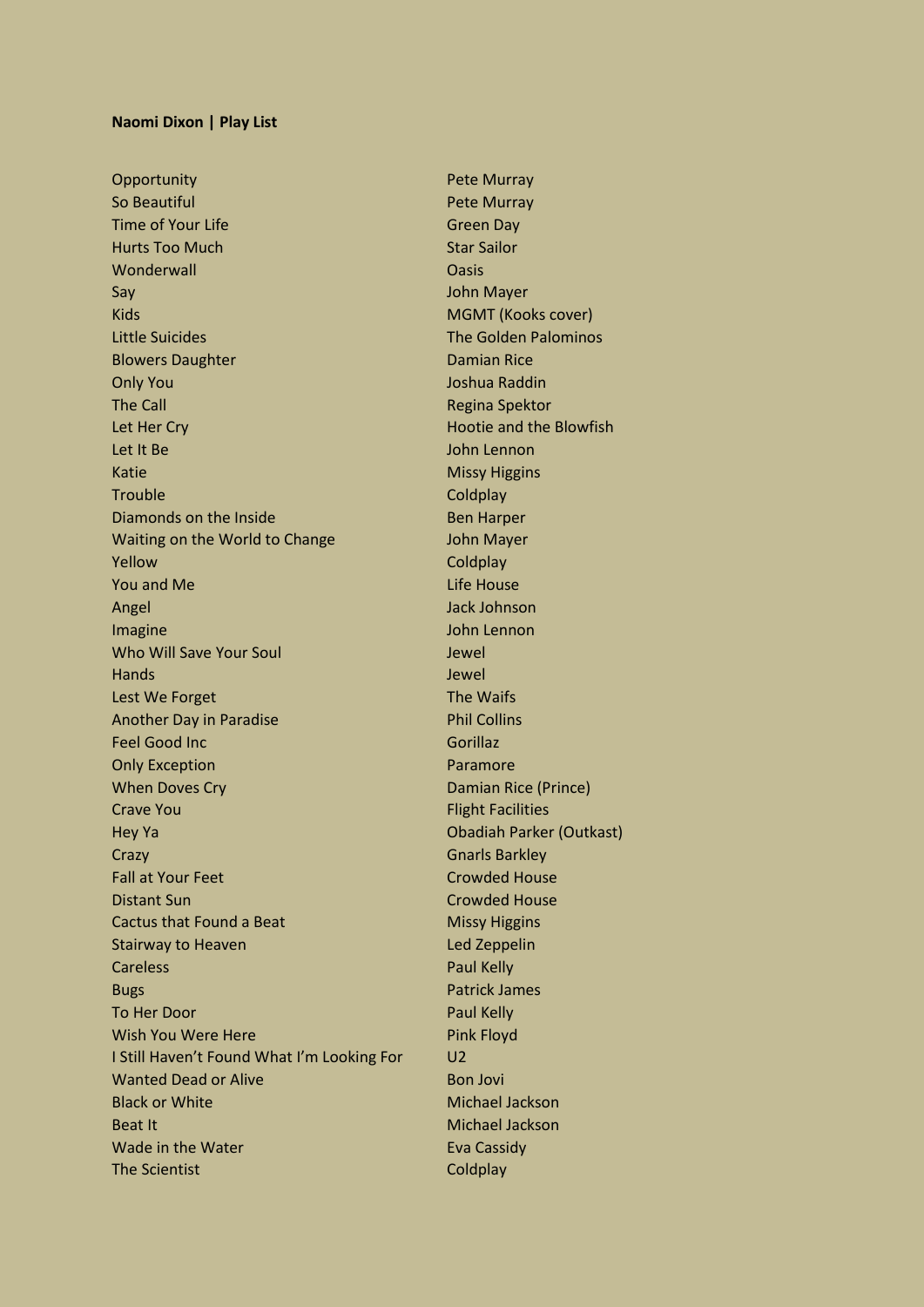Signed Sealed Delivered Stevie Wonder Smooth Operator Sade Sade Superstitious Superstitious Superstitious Stevie Wonder Better Be Home Soon **Crowded House** Jolene Dolly Parton In These Hands **Butterfly Effect** The Girl City and Colour Valerie **Amy Winehouse Amy Winehouse** Hallelujah Jeff Buckley E.T. Katie Perry Runaway Del Shannon **Break Even** The Script Pumped Up Kicks Foster the People Rolling in the Deep **Adele** Adele Adele Love Song **Adele** Adele Adele Adele Adele Adele Adele Adele Adele Adele Adele Adele Adele Adele Adele Adele Adele Adele Adele Adele Adele Adele Adele Adele Adele Adele Adele Adele Adele Adele Adele Adele Adele Adele Adele Ain't No Sunshine Bill Withers I Wanna Dance With Somebody (slow version) Whitney Houston Girls Just Wanna Have Fun Busby Marou Say it Right Angus and Julia Stone Dance the Way I Feel Gossling Reckless Children Collide This Love Maroon 5 Black and Gold **Aloe Black** Lonely Boy Black Keys (Matt Corby version) Boys of Summer Don Henley Let's Stay Together Al Green Firework **Katy Perry** Katy Perry Skinny Love Bon Iver Everybody's Talkin' Harry Nilsson Wolf First Aid Kit Walking on a Dream **Empire of the Sun** Empire of the Sun California Girls/ Isn't She Lovely Laykn Heperi Tip of My Tongue Johnny Diesel **Titanium** Sia I'll Follow You into the Dark Death Cab for Cutie A Thousand Years Christina Perri Alaska Maggie Rogers and Alaska Maggie Rogers and Alaska Maggie Rogers and Alaska Maggie Rogers Belly Ache Billy Eilish Above The Water Art of Sleeping Dancing in the Dark Bruce Springsteen Dream Catch Me Newton Faulkner Ho Hey Lumineers Latch Disclosure Lover Lover November 2008 - Sonia Dada Magic Cold Play Cold Play No Diggity/Thrift Shop Ed Sheeran and Passenger Old Man Neil Young Radio Active **Imagine Dragons Imagine Dragons**